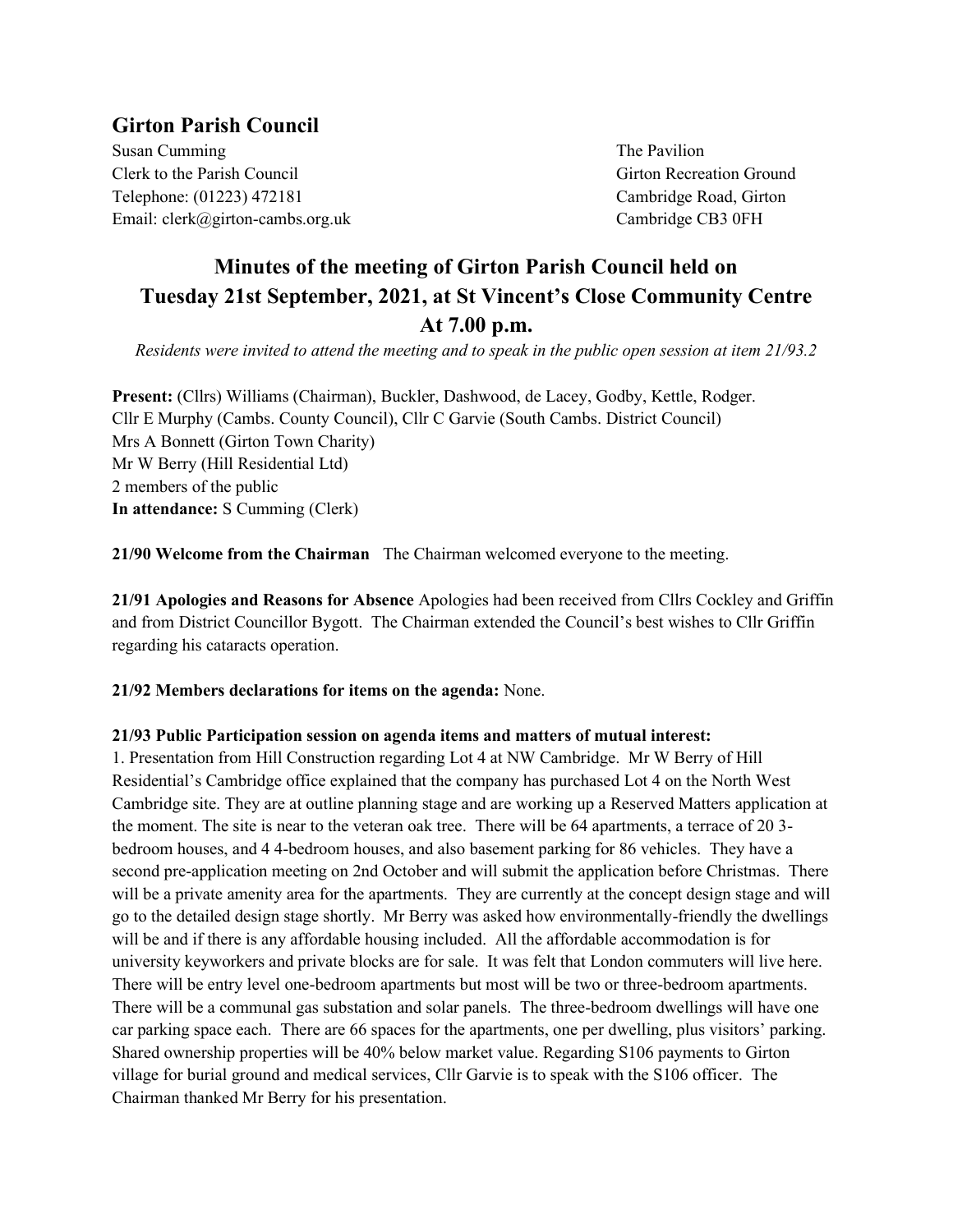2. Members of the Public. A member of Girton Neighbourhood Watch explained that for 10-20 years Neighbourhood Watch has raised funds and have reached the stage where they'd like to spend money in the village. They would like to approach the Parish Council to provide benches. They need agreement from the Parish Council and whether there is a preferred supplier and location. The Chairman explained that finding somewhere to put benches will be a difficulty, but if Neighbourhood Watch can identify a place the Parish Council can approve it. The Chair of Girton Town Charity Trustees said that they are installing two benches on Mayfield Green and two in the William Collyn Community Centre garden. Neighbourhood Watch wonder about the possibility of Girton Corner as a location because people catch two buses from there. The Pump Garden needs a replacement bench. Girton Town Charity will share information on suppliers and Neighbourhood Watch will come back to the Parish Council to arrange location.

3. County Councillor's Report *(Appendix A)* Cllr Murphy had updates to report about items which come up later on the agenda. Regarding Oakington Road bridge the solar studs have been reinstated where there are not going to be street lights. There will be a one-way system build-out with a wider footpath and cycleway.

4. District Councillors' Reports *(Appendix B)* Cllr Garvie gave updates to her written report. People who are double-jabbed are not required to self-isolate. Three families of Afghan refugees are about to move into housing supported by a government funded scheme for a year. Cllr Garvie has an address for people who would like to donate time, goods or money through the Red Cross or Cambridge Ethnic Forum. The 'Visit South Cambridgeshire' site is now live at [www.visitsouthcambs.co.uk](http://www.visitsouthcambs.co.uk/) 

The Chairman noted that in his report Cllr Bygott mentions East West Rail, and that our MP is actively opposing the southern route. It was felt that the case for the southern route is strong, with demographic changes pointing to the southern route. The decision is to be made in Whitehall. It was suggested that East West Rail has nothing to do with SCDC. Addressing Cllr Bygott's comments on housing Cllr. de Lacey asserted that SCDC has to do what the government says to produce a sufficient number of houses to meet the five year land supply. Cllr de Lacey is to write to Cllr Bygott. Any questions on Cllr Bygott's report should be directed to him.

5. Police Report. No report this month.

### **21/94 To confirm the Minutes of the Parish Council Meeting held on Tuesday 17th August, 2021**

(previously circulated). Lucy Wilson is to be an advisor not a co-leader of the Rewilding Project. With this amendment, the Minutes were proposed as a true record of the meeting by the Chairman, seconded by Cllr de Lacey and approved with two abstentions.

**21/95 Matters arising from the Minutes (for information only).** The Chairman reported on the online banking saga. Tokens turned up last week but to activate them, signatories will need to phone business banking and will need to be in possession of all the latest correspondence form the Bank in order to satisfy security questions. This will need to wait until bank statements are back from the accountants. Once we have it all back, the Chairman and Cllrs de Lacey and Buckler will get together to register themselves for this facility.

#### **21/96 Business items for consideration by the Council**

1. To approve the co-option of new Councillors to Girton Parish Council. Dr Marcelo de Lima was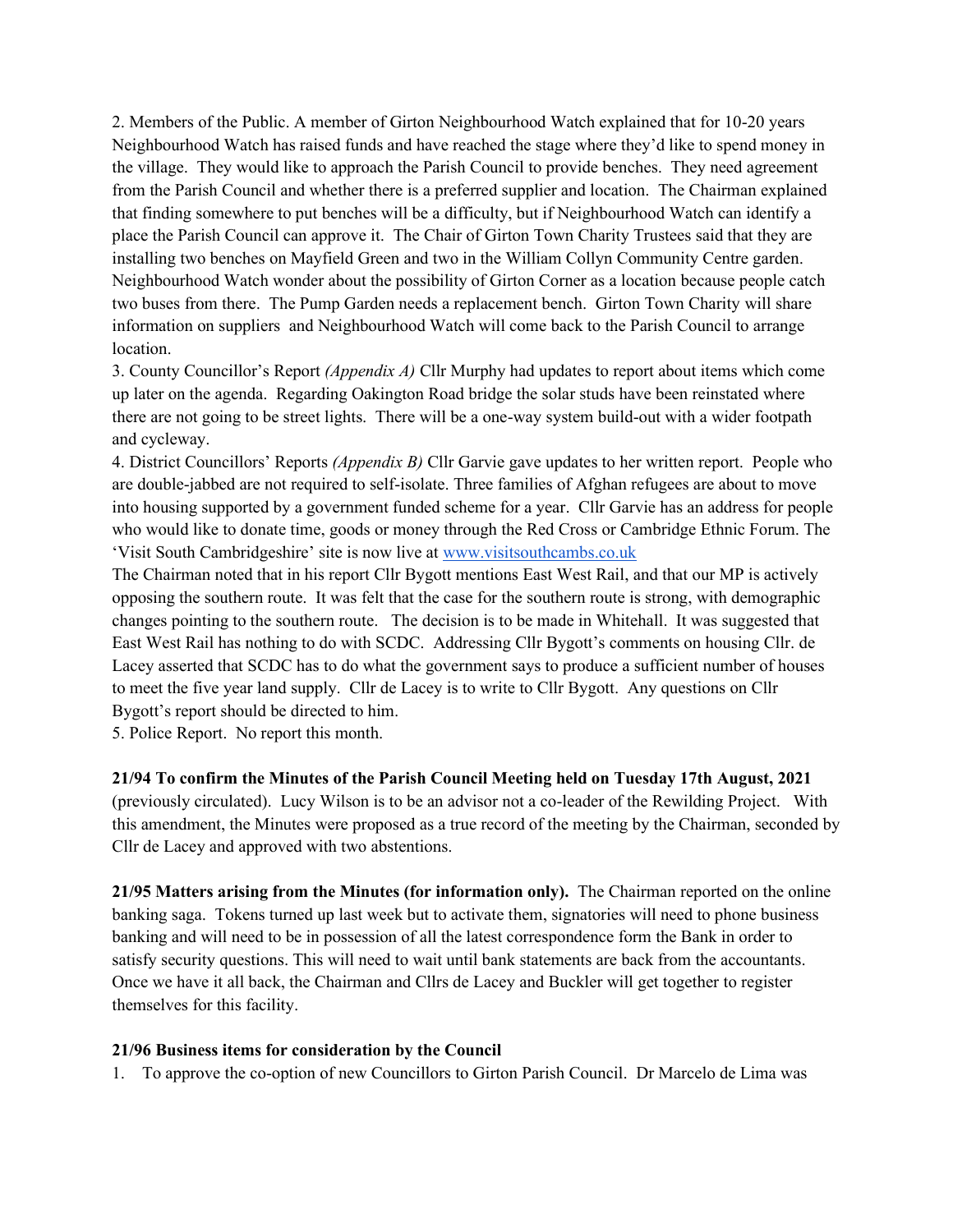proposed by the Chairman, seconded by Cllr Dashwood and duly co-opted. Daniel Carney has sent a letter of application for co-option which will be circulated, and will be co-opted next month.

2. To approve the 2020-21 AGAR submission. This has to be signed off by the accountants, and there will be an extraordinary meeting to approve the submission on Friday 24th September at 6.30pm at the Pavilion. The Internal Audit has been organised for Monday 27th September.

3. To confirm HR Committee decisions on recruitment of a Clerk to the Council. The Human Resources Committee has appointed Yvonne Murray to be the new Parish Clerk. The Chair of the HR Committee commended her as a very able candidate and we look forward to her joining us. She lived on the High Street and did a paper round when young, and she still has connections here. The current Clerk is to hand over next week. The Head of the Human Resources Committee needs to send her a letter of appointment. She is also a Histon Parish Councillor. The Chairman proposed that the appointment be confirmed, seconded by Cllr Buckler and unanimously approved. As for all new appointments, Mrs Murray will serve a probationary period of three months. Adverts for the Assistant Clerk role will be put in Girton Parish News and on noticeboards.

4. To consider the Bowls Club request for payment of District Council Green bin collection service. This payment has been made by Girton Town Charity by default in the past. The Parish Council owns the bowls green, and whilst the Bowls Club use it, we should pay for removal of grass cuttings. The Chairman proposed that a decision be held off until we get clarification of why we're suddenly being asked to pay and should see invoices, seconded by Cllr de Lacey. Approved unanimously.

5. To consider the Bowls Club request for provision of Club Facilities (details circulated). William Collyn Community Centre was planned to facilitate a clubhouse for the bowls club. A 2013 minute states that the building will serve as a pavilion. A few years later, this was stood on its head when the GTC decided to retain management of the building. The Bowls Club do not seem to be able to get to a sensible arrangement with GTC regarding use. The Bowls Club have been asked to come up with a business case to show the financial benefit of a separate pavilion in the longer term. This has not materialised. It was queried if the bowls club could have an external door into the changing rooms. The Chairman is to write to the Bowls Club repeating the request for a business plan and will then take this to the GTC.

6. To consider Post Office request to park mobile unit on Recreation Ground Car Park (details circulated). It is not an option to put this in Cotton Hall, but is to allow GPO to have a post office in the pavilion car park. Proposed by the Chairman, seconded by Cllr Godby. It was felt this would set an unfortunate precedent and queried if we could suggest an alternative site. The pubs aren't interested in having a post office, but would they like a van parked outside? It wasn't a viable proposition at The George, and councillors felt that provision of 1 hour a week was likely to be inadequate. It was agreed that the Chairman should write to deny permission for Car Park use and suggest that greater provision was needed.

7. To agree the finalisation and approval of the Draft LHI Application *(previously circulated)* Thanks were given to Cllr Murphy for her comments. There is evidence of one accident at Weavers Field with the bollards taken away. It is not known how much parking there is on St Margaret's Road. Cllr Murphy reports that the County Council is trying to have more applications and are looking to give points for addressing issues. If a project is wanted by the local community this is a winning criterion. Changes should feel positive. It can be a danger on the corner in winter, and the entrance to Weavers Field is dangerous. The Chairman will make the additions and submit by the end of the month.

8. To agree a consultation process for proposed build out at Oakington Road bridge to accommodate a wider, safer shared use path. The bridge is a pinch point and a build out would make it wider.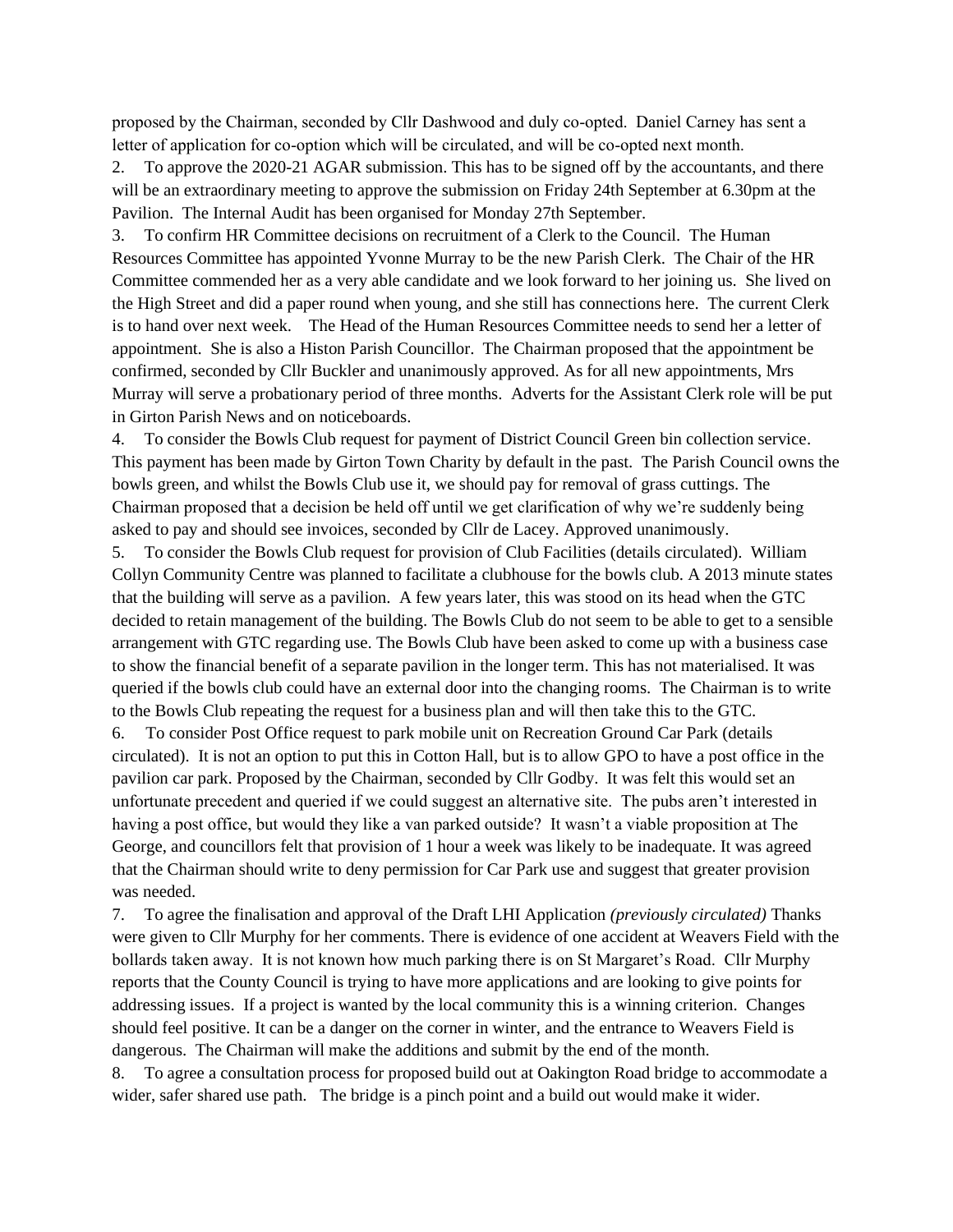Objections that queueing traffic equals more pollution, have been receive from residents. The Parish Council can put something on the website and ask the Girton Parish News editor to make a feature of it. Susan Rooke and Cllr Murphy have spoken about the mechanics of a consultation. Susan Rooke is happy for Cllr Murphy to share details and diagrams of the scheme. A couple of months to complete a consultation is within her timescale. A similar one lane system exists at the other end of Oakington Road, but the proximity to traffic lights at that end leads to greater congestion and queuing. It was also suggested that the 30mph limit be extended beyond the bridge. Cllr Murphy asked if hedge maintenance could be taken on by Girton Parish Council and commented that installation of street lighting on this section of road is subject to 14-16 week delays. We will trail it in Girton Parish News for next month. The bridge parapet is to be strengthened when the build out is done.

9. To give consideration to proposals for remedy of traffic issues in the High Street adjacent to Gretton School's Rectory Site. Cllr Dashwood has recirculated the information sent out before the August meeting. The Chairman is to speak to the school again, having spoken to the School Principal. We should ask Cllr Murphy to approach the school on our behalf as former Cllr Harford did. It was commented that we should consider requesting road signage for a school which would provide restricted parking.

10. To approve adoption of Cotton Hall Trustee as PC Representative (details circulated). Proposed by the Chairman, seconded by Cllr de Lacey. Unanimously approved.

### **21/97 Finance and Resource Management**

1. To approve the payments schedule to date this month (previously circulated). Billing for Pavilion electricity is to be clarified, and there is a query over the groundsman's wages. Unanimously approved. 2. To note any significant variance from usual levels of monthly income/expenditure. None.

#### **21/98 Correspondence (to be received)**

Correspondence had been circulated by the Chairman by email.

#### **21/99 To receive reports**

1. Chairman's Report *(Appendix C)* Cotton Hall Trustees have accepted that the Parish Council can rent the room for 2 hours/day in the new year for £75 per week. There is concern regarding a house extension in Duck End and the SCDC Planning Department have been alerted.

2. Girton Town Charity Report. The Chair of the Trustees apologised for not having been to several meetings and is glad to attend. Dovehouse Court has started with a weekly construction programme to be circulated to Councillors and residents in High Street. Ian Meadows is the site manager and is very approachable. Cllr de Lacey found him helpful. A new site manager is coming in. There have been lots of lorries over the past weeks but they have now finished importing and exporting fill. Some were exceeding 20mph speed limit and were dealt with. The drilling piling rig is on-site. From 5th October there will be a new youth group in the village. The Connexions bus has run 14 youth projects with local villages over the last 25 years and since lockdown have operated pop-up youth groups. GTC have provided a grant for a youth group for years 7-11 from7.30-8.30pm on a Thursday evening. Three new youth workers for the project have been recruited. It will run for a year and be reviewed on a 3-monthly basis. William Collyn Community Centre bookings are pretty much back to where they were before lockdown. Club 55 and Patricia Johnston are trying to organise residents' activities in the afternoons with residents cautiously encouraged to a large airy well-ventilated space. Mrs Bonnet was asked if children at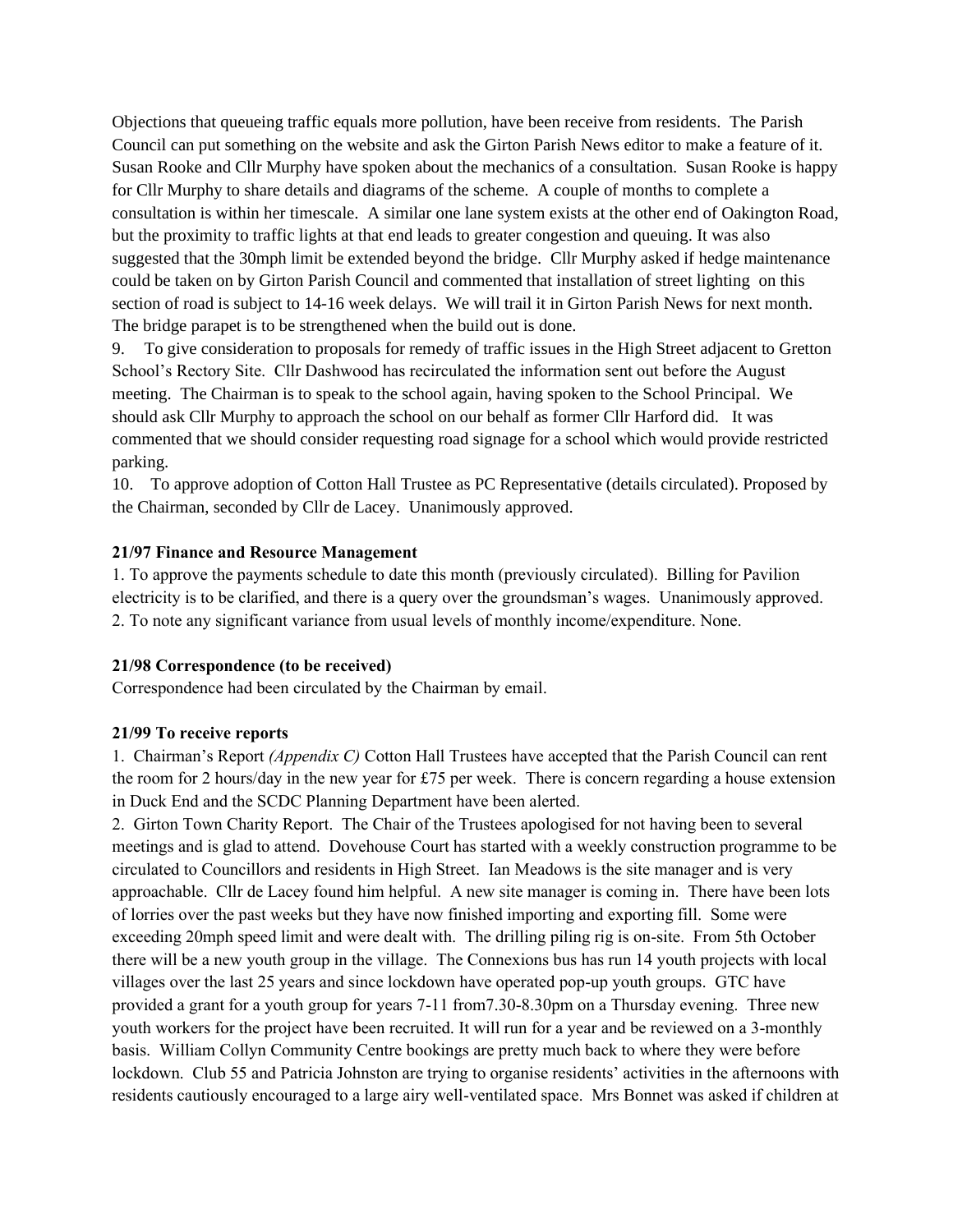the youth group will be exclusively from Girton and she says that the money is to be spent on Girton children. She was asked to extend delivery of updates to all of High Street up to Gretton School. The Town Charity was congratulated on getting the youth group going. Mrs Bonnet has had letters from residents and Bowls team visitors saying they are forbidden to use the William Collyn Community Centre, which is not true.

3. Pavilion Refurbishment Report. There has been a meeting with the appointed contractors and the Chairman has a meeting with the designer on Thursday 23rd September.

# **21/100 Items which the Council need to discuss at the next meeting.**

No development sites have been identified in the parish and this should be publicised in the Girton Parish News report.

Underlay on the roundabout, swings and slide is a trip hazard and needs quotations for replacement/repair from three companies.

There is a missing screw handle on the seesaw at Weavers Field play area.

The meeting closed at 9.03pm

The Clerk was presented with a card and gift-card and thanked for her service with Girton Parish Council. The Clerk thanked the Parish Councillors for their kind gift, support and friendship over the past 10 years.

### **APPENDIX A**

### **Girton Parish Council – County Council report – September 2021**

Huge challenges and financial problems for the new Joint Administration emerge as expert cross-party group reviews Council's position

The Local Government Association (LGA) conducted a Peer Review of the County Council over the summer. They spoke to more than 250 people including council staff, elected members and external stakeholders. The report is here:

[https://www.cambridgeshire.gov.uk/asset-library/Cambridgeshire-County-Council-Corporate-Peer-](https://www.cambridgeshire.gov.uk/asset-library/Cambridgeshire-County-Council-Corporate-Peer-Challenge-Report.pdf)[Challenge-Report.pdf](https://www.cambridgeshire.gov.uk/asset-library/Cambridgeshire-County-Council-Corporate-Peer-Challenge-Report.pdf)

The key recommendations are:

- 1. Devise a strategic approach to financial strategic planning for Cambridgeshire as a place.
- 2. Ensure the budget planning process for 2022/23 addresses the medium-term budget gap and incorporates contingency planning.
- 3. Develop a member/officer strategic forum to consider the overarching picture of progress and outcomes across the organisation.
- 4. Take action to recalibrate member roles, behaviours and conduct.
- 5. Sustainable capacity in the Chief Executive role needs to be established for Cambridgeshire.
- 6. Embrace the opportunity to reset, clarify and rebuild the different roles for the CA, the GCP, CCC and District and Town & Parish Councils in place shaping and place delivery, and take the lead where appropriate.
- 7. There is a need to review 'This Land'.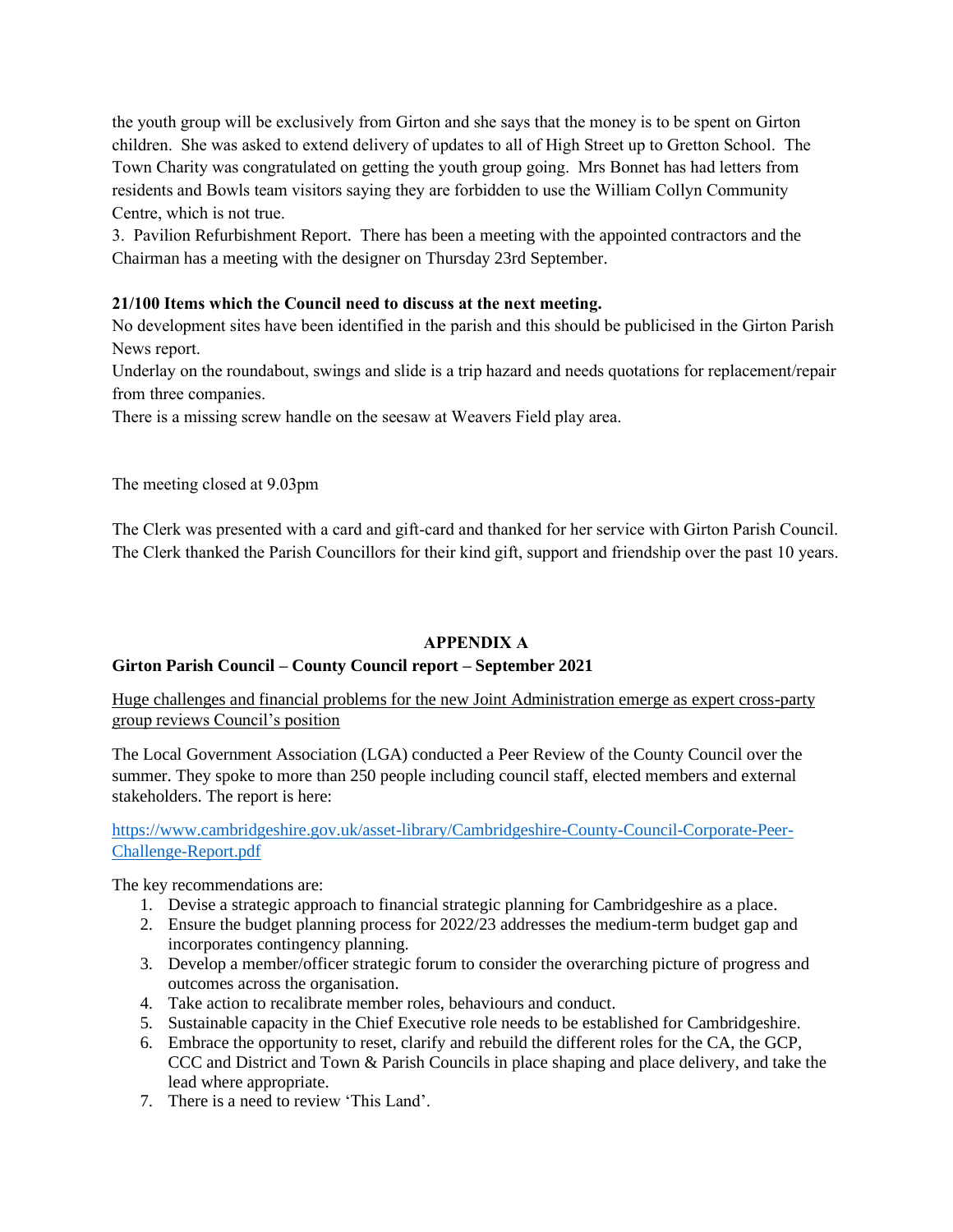- 8. Review the effectiveness of the new Committee system arrangements, including the role of scrutiny, in six months.
- 9. The use of short-term additional capacity should be considered to ensure that there is the necessary capability to both develop and deliver the savings programme and strategic financial plan.
- 10. Develop some shared services to deliver greater efficiencies through shared data and client record systems and a shared service Target Operating Model where appropriate.
- 11. Further develop the current organisational resource to better support wider transformation and innovation.

Points made in the report include:

- A **cumulative deficit of £64m** has been caused by years of inadequate financial management. The Tories had allowed the Council to spend beyond its means, without either raising enough funds to cover expenditure or containing costs. The Joint Administration needs to develop a longterm strategy to bring the County back in balance, while delivering on ambitious programmes supporting climate, young and vulnerable people. The Tories had hoped that the Government would meet the funding gap but this cannot be assumed.
- The report agreed with the incoming Joint Administration that **This Land Ltd needed a review**, via an independent advisor to look at how realistic and robust the company's plans and finances were. The business plan supports the Council maximising its return on the loan it made to This Land Ltd. Can it be a commercial success while servicing these debts? This is potentially a very high-risk strategy for the Council and its invested funds.
- **'Farmgate'** it is vital lessons are learned for many reasons including to reassure the public that the council maintains high standards in its conduct. Also that there is a need for **some elected members to 'recalibrate' their behaviour** which has not been acceptable at times.
- The LGA team believed that the Lib Dem led Joint Administration had made a good start, and were working collaboratively, creating strategic plans to deliver against the future challenges.

# **County Council Committee updates:**

- The first meeting of the **Communities, Social Mobility and Inclusion** committee after the summer break with some social media coverage of the domestic violence debate.
	- o The Joint Administration team on the Communities, Social Mobility and Inclusion committee has now set up its own YouTube channel—see committee chair Cllr Tom Sanderson [here](https://emea01.safelinks.protection.outlook.com/?url=https%3A%2F%2Fwww.youtube.com%2Fwatch%3Fv%3DdUur6T28D5E%26ab_channel%3DCambsCOSMIC&data=04%7C01%7C%7Caa4511fae04c405eed2c08d970625ec7%7C84df9e7fe9f640afb435aaaaaaaaaaaa%7C1%7C0%7C637664390078978388%7CUnknown%7CTWFpbGZsb3d8eyJWIjoiMC4wLjAwMDAiLCJQIjoiV2luMzIiLCJBTiI6Ik1haWwiLCJXVCI6Mn0%3D%7C1000&sdata=SjPoCcteubHjOIv%2BIZQDvKIXyuaSEsojg18V9ZbrRhE%3D&reserved=0) talking about decentralisation, vice-chair Cllr Hilary Cox Condron [here](https://emea01.safelinks.protection.outlook.com/?url=https%3A%2F%2Fwww.youtube.com%2Fwatch%3Fv%3DH_EFv967l4E%26ab_channel%3DCambsCOSMIC&data=04%7C01%7C%7Caa4511fae04c405eed2c08d970625ec7%7C84df9e7fe9f640afb435aaaaaaaaaaaa%7C1%7C0%7C637664390078988333%7CUnknown%7CTWFpbGZsb3d8eyJWIjoiMC4wLjAwMDAiLCJQIjoiV2luMzIiLCJBTiI6Ik1haWwiLCJXVCI6Mn0%3D%7C1000&sdata=ehs2WPuPwnfsRMQMeLcKd4Cci8U5xK3jYhCKi8mkBwc%3D&reserved=0) on domestic violence, and Cllr Firouz Thompso[n here](https://emea01.safelinks.protection.outlook.com/?url=https%3A%2F%2Fwww.youtube.com%2Fwatch%3Fv%3D-1om4QBa77k%26ab_channel%3DCambsCOSMIC&data=04%7C01%7C%7Caa4511fae04c405eed2c08d970625ec7%7C84df9e7fe9f640afb435aaaaaaaaaaaa%7C1%7C0%7C637664390078988333%7CUnknown%7CTWFpbGZsb3d8eyJWIjoiMC4wLjAwMDAiLCJQIjoiV2luMzIiLCJBTiI6Ik1haWwiLCJXVCI6Mn0%3D%7C1000&sdata=IYGmAGa5lNa5d50VO2qgJZEWFa4UBWM9XWK%2B6VgWpcc%3D&reserved=0) on volunteers, apprenticeships, and inspiring the next generation.
- **Highways and Transport Committee** met last week. Highlights include:
	- o *[Civil Parking Enforcement](https://emea01.safelinks.protection.outlook.com/?url=https%3A%2F%2Fcambridgeshire.cmis.uk.com%2FCCC_live%2FDocument.ashx%3FczJKcaeAi5tUFL1DTL2UE4zNRBcoShgo%3DJReEHOiOhecFxGMCf2%252fwx1ip3aCufiNiyKN2VCFDDw2hREG%252fGONBHg%253d%253d%26rUzwRPf%252bZ3zd4E7Ikn8Lyw%253d%253d%3DpwRE6AGJFLDNlh225F5QMaQWCtPHwdhUfCZ%252fLUQzgA2uL5jNRG4jdQ%253d%253d%26mCTIbCubSFfXsDGW9IXnlg%253d%253d%3DhFflUdN3100%253d%26kCx1AnS9%252fpWZQ40DXFvdEw%253d%253d%3DhFflUdN3100%253d%26uJovDxwdjMPoYv%252bAJvYtyA%253d%253d%3DctNJFf55vVA%253d%26FgPlIEJYlotS%252bYGoBi5olA%253d%253d%3DNHdURQburHA%253d%26d9Qjj0ag1Pd993jsyOJqFvmyB7X0CSQK%3DctNJFf55vVA%253d%26WGewmoAfeNR9xqBux0r1Q8Za60lavYmz%3DctNJFf55vVA%253d%26WGewmoAfeNQ16B2MHuCpMRKZMwaG1PaO%3DctNJFf55vVA%253d&data=04%7C01%7C%7Caa4511fae04c405eed2c08d970625ec7%7C84df9e7fe9f640afb435aaaaaaaaaaaa%7C1%7C0%7C637664390079087905%7CUnknown%7CTWFpbGZsb3d8eyJWIjoiMC4wLjAwMDAiLCJQIjoiV2luMzIiLCJBTiI6Ik1haWwiLCJXVCI6Mn0%3D%7C1000&sdata=rNXGniQltBT2wRayVYNUlUcDpSZXKQ1rnIyqLGAR2a4%3D&reserved=0)* Cambridgeshire County Council agreed to prepare an application to the Department for Transport to support Civil Enforcement Area (CEA) or Special Enforcement Area (SEA). The application will go in probably October 2022 as there is a great deal of planning and engagement to do prior to submission. For example there is to be a Designation Order for the introduction of CPE in Fenland, Huntingdonshire, and South Cambridgeshire, and delegate the approval of Agency Agreements with Fenland, Huntingdonshire and South Cambridgeshire District Councils. There will also be a funding agreement with the Greater Cambridge Partnership to help fund the set up. This will help to unblock the problem of dangerously illegally parked cars but without the effective powers to enforce legal parking.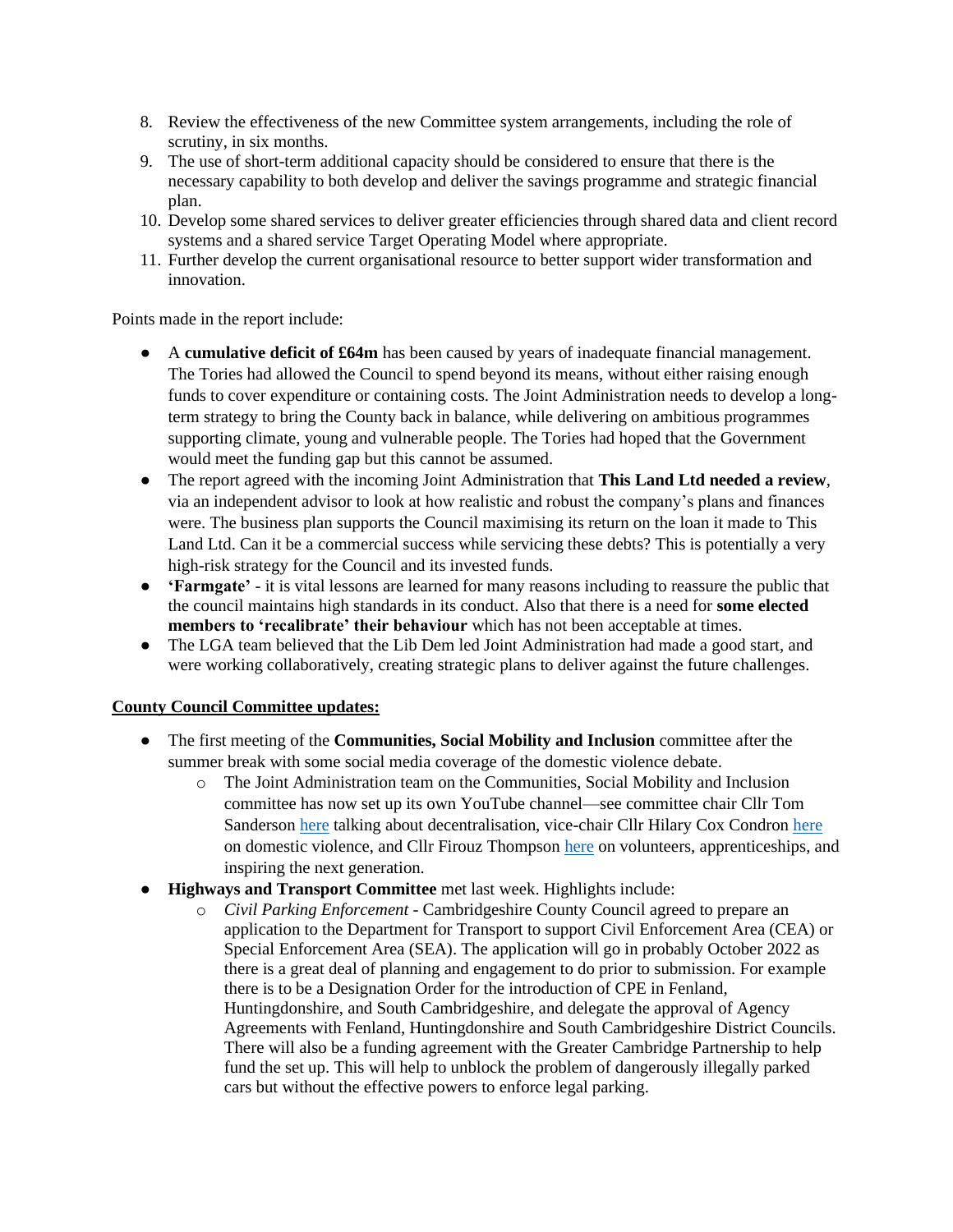o *[Winter Service Plan 2021-22 –](https://emea01.safelinks.protection.outlook.com/?url=https%3A%2F%2Fcambridgeshire.cmis.uk.com%2FCCC_live%2FDocument.ashx%3FczJKcaeAi5tUFL1DTL2UE4zNRBcoShgo%3D1JTiD1JNNaoa0PSN6NZyupR3Ap%252bwzBgmbkDsnClgm5xOE51kSDTp8g%253d%253d%26rUzwRPf%252bZ3zd4E7Ikn8Lyw%253d%253d%3DpwRE6AGJFLDNlh225F5QMaQWCtPHwdhUfCZ%252fLUQzgA2uL5jNRG4jdQ%253d%253d%26mCTIbCubSFfXsDGW9IXnlg%253d%253d%3DhFflUdN3100%253d%26kCx1AnS9%252fpWZQ40DXFvdEw%253d%253d%3DhFflUdN3100%253d%26uJovDxwdjMPoYv%252bAJvYtyA%253d%253d%3DctNJFf55vVA%253d%26FgPlIEJYlotS%252bYGoBi5olA%253d%253d%3DNHdURQburHA%253d%26d9Qjj0ag1Pd993jsyOJqFvmyB7X0CSQK%3DctNJFf55vVA%253d%26WGewmoAfeNR9xqBux0r1Q8Za60lavYmz%3DctNJFf55vVA%253d%26WGewmoAfeNQ16B2MHuCpMRKZMwaG1PaO%3DctNJFf55vVA%253d&data=04%7C01%7C%7Caa4511fae04c405eed2c08d970625ec7%7C84df9e7fe9f640afb435aaaaaaaaaaaa%7C1%7C0%7C637664390079087905%7CUnknown%7CTWFpbGZsb3d8eyJWIjoiMC4wLjAwMDAiLCJQIjoiV2luMzIiLCJBTiI6Ik1haWwiLCJXVCI6Mn0%3D%7C1000&sdata=O6x2Hphr27NP2qQbB8ogoTGFvibZqgydrNM1ICOgH1I%3D&reserved=0) 2024-25* - new gritting plans were approved, on what was the hottest day of the year so far! The Council is now looking at a 4 year rolling programme, rather than year by year, and will invest significantly in new equipment which should help it cope with potential bad weather in winter.

## **County Council meetings next week to take major decisions**

Several important measures will be addressed in next week's Strategy & Resources Committee at 10am on 21 September 2021. The meeting will be broadcast live on the council's YouTube channel [https://www.youtube.com/user/CambsCountyCouncil.](https://www.youtube.com/user/CambsCountyCouncil)

## **The decisions are:**

- **External review of This Land to be undertaken.** In line with the LGA recommendations above, a review of This Land, the County's arm's length property development company, will be complete by November.
	- o Avison Young Inc, a global real estate services consultancy, has been appointed to conduct the review.
	- $\circ$  This Land pays commercial rates of interest on the loans of approx £113m advanced to it by the Council, the expected net income council is due to receive in the current financial year is £6m. So far this year the company has repaid a loan, slightly ahead of schedule, of £2.04m and made interest payments totalling £1.06m.
	- o Key questions for the review are:
		- Are the assumptions that This Land has made in its latest business plan reasonable and deliverable?
		- Is there a clear understanding about the exposure to risk, particularly in the medium term?
		- How could This Land adapt its plans to adjust its risk appetite or strategy?
		- How could the firm quicken the pace of housing delivery and are there examples from other local authority related housing companies?
		- Does This Land have the right skills, capabilities and expertise compared to a typical housing development company of this type?
- **Mill Road Library secured until at least 2064 -** This Land is progressing a sale of the property they have re-developed at Milton Road - which houses the public library (of which the council is the tenant) and seven residential apartments.
	- o As the company is arms-length, the council has limited scope to influence the sale as the shareholder or lender, but since July the Council has negotiated with This Land and the prospective purchaser a 20 year extension to the existing 25 year public library lease, and even after that ensure it will have further Landlord and Tenant Act protection. This lease extension includes five year break clauses for the council (but not the landlord). We have proposed agreement to this extension to maximise the council's control of the tenancy, which won't limit the council's opportunities to negotiate agreed extensions and rent in the future. The completion of the longer lease is expected to be finalised as soon as legal work is completed.
	- o While we had an existing 25 year lease on the building with an option to extend for a further 15 – we have gone even further than this to make the library secure in its current location until at least 2064. This does not limit the council's ability to negotiate on further extensions or rent.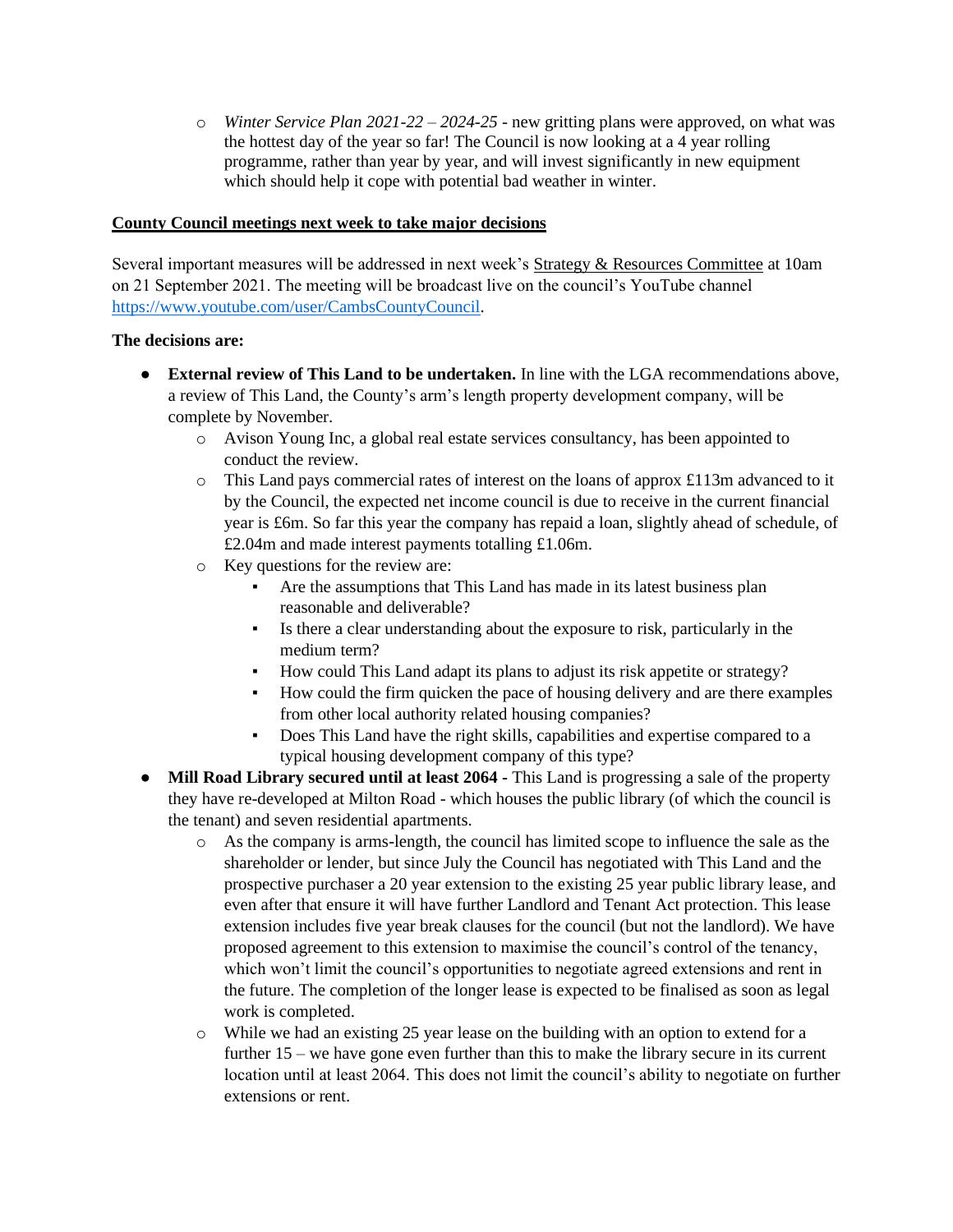- **Additional investment to speed up council's biodiversity agenda –** investing more in seasonally dependent biodiversity projects will speed up progress on the new administration's climate change commitments.
	- o This new funding has been proposed to come from the existing transformation fund, following a recognition that there needed to be additional resource provided in year.
	- $\circ$  The additional £109k will be used to undertake urgent and seasonally dependent site repairs and maintenance, plus beginning a biodiversity audit across the council's land which will help with the countywide 'doubling nature' agenda and the council's commitment to 20% biodiversity net gain.
	- o An ongoing allocation for biodiversity will be considered as part of business planning for 2022-27.

Also the Adults and Health Committee on 22 September 2021 will report the following:

**• More residential and nursing care beds now in place in the County** to help people stay closer to their support networks. For the first time there is also an increase in beds available in the east of the county. Choice and control are the key benefits of the new contract awarded last year that is outlined in an update going to the Adults and Health Committee on 22 September. This has been achieved despite an incredibly challenging time for all concerned.

# **Oakington Road Bridge and approach**

In addition to a proper repair of the parapet and improving the invert, the County Council is proposing to widen the shared use path over the bridge, to improve safety and the experience for non motorised road users (pedestrians, people using wheelchairs, cyclists, equestrians) as well as improving the path on the outbound stretch approaching the bridge from Girton.

Milestone (formerly Skanska) are proposing to continue the 3m wide shared-use path across the length of the bridge, and narrow the carriageway to accommodate this. Priority would be given to traffic leaving the village, similar to the pinch point into Oakington. There would be benefits to 'non motorised users' who would have greater confidence negotiating the bridge with a wider path, and traffic into the village would have to slow down to stop and give way to outbound traffic. The work needed to repair the parapet would happen at the same time.

There are some concerns however:

- Congestion and air pollution around the north side of the bridge where traffic is having to stop and give way to outbound traffic there could be increased pollution caused by stationary vehicles with engines running. It is likely not to be significant increases in air pollution but further information would be required to assess this.
- Consultation the County will not be formally consulting on this scheme but will be accommodating on timescales to allow consultation to take place eg local councillors consulting residents on the changes as it will affect all residents wishing to travel over the bridge, as well as those living close by.
- Streetlighting and hedge management south of the bridge the stretch approaching the bridge (between Manor Farm exits) has not formed part of the County's plans. However in terms of streetlighting there is now a plan to introduce solar studs along the path where there is no streetlighting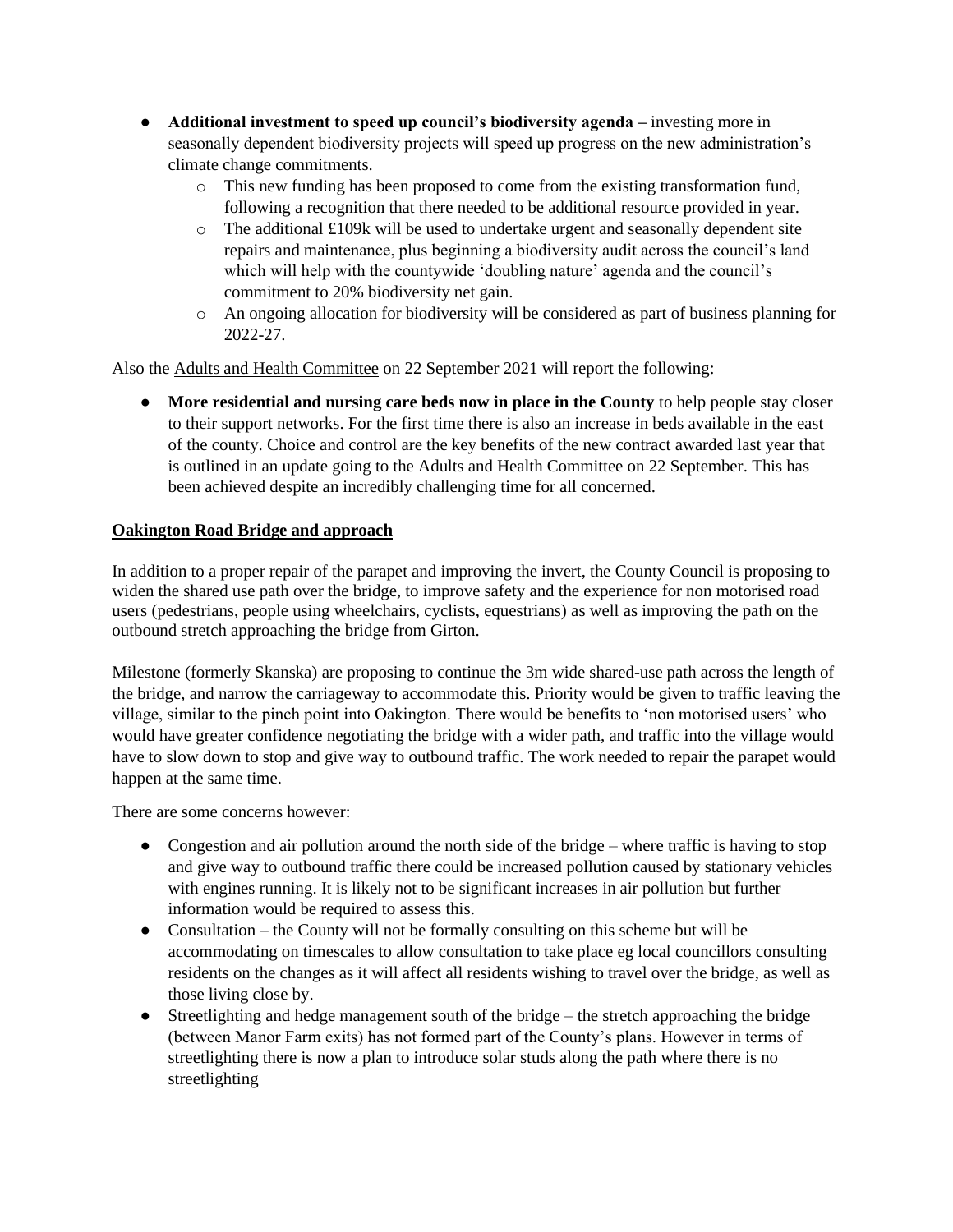• Signage for those approaching the bridge from Girton – the bend in the road means drivers have little warning of the upcoming restriction even if they are traveling within the speed limit. Warnings would be sensible. The Council has undertaken to address this with appropriate signage.

A proposal would be to develop a consultation process and encourage feedback from the whole village. It would be helpful to get data from the County Council from their safety audit and on pollution for example. There are different approaches to conducting the consultation which can be discussed.

# **Other County issues in Girton:**

- Equestrian (and other NMU) use of path from Manor Farm Close to the bridge avoiding road this was a project that was ready to implement and I am following up with the relevant officer to see that it is still happening. There have been frightening instances for equestrians for example as vehicles travel round the bend at speed and there is little time to take avoiding action.
- Michael's Close loss of streetlight. This has been stopped up for redevelopment by the Town Charity. 2 streetlights have been removed to allow for the development but this has created a stretch of darkness as it was important for that part of the High Street and Woodlands Park. An inspection of the site showed that the construction firm were operating on the basis that the streetlights were to be reinstated. I am following up to ensure this actually happens.
- A14 development created a tree belt from the bottom of Washpit Road along the A14 to mitigate noise from the A14 – many trees are failing to thrive. This is an issue that has affected many other areas where trees have been planted to mitigate the impacts of the A14 in particular. Highways England has been contracted to ensure that they make good and replant trees. Again, I am following up to make sure that this happens, but note that Highways England is notoriously difficult to deal with and are winding down their operations as they feel the work is 'finished'. It isn't.

Please note that the online reporting tool for highways emergencies will **not be working fully between 16 and 20 September 2021**. Please use alternatives for that time of

- Cambridgeshire Highways on 0345 045 5212 (during office hours 8am to 6pm Monday to Friday and 9am to 1pm on Saturdays)
- Police on 101
- If the highways emergency is on a trunk road, please call Highways England on 0300 123 5000 or the police on 101. The trunk roads in Cambridgeshire are the M11, A1, A11, A14, A47 and A428.

Otherwise please continue to report highways faults – they do get logged and it is an important part of understanding the problems there are and how to address them.

Report a highways fault - [Cambridgeshire County Council](https://www.cambridgeshire.gov.uk/residents/travel-roads-and-parking/roads-and-pathways/roadworks-and-faults)

# Contact me

Please don't hesitate to get in touch with me if you have a query or concern. My details are:

Cllr Edna Murphy - 01223 577005; edna.murphy@cambridgeshire.gov.uk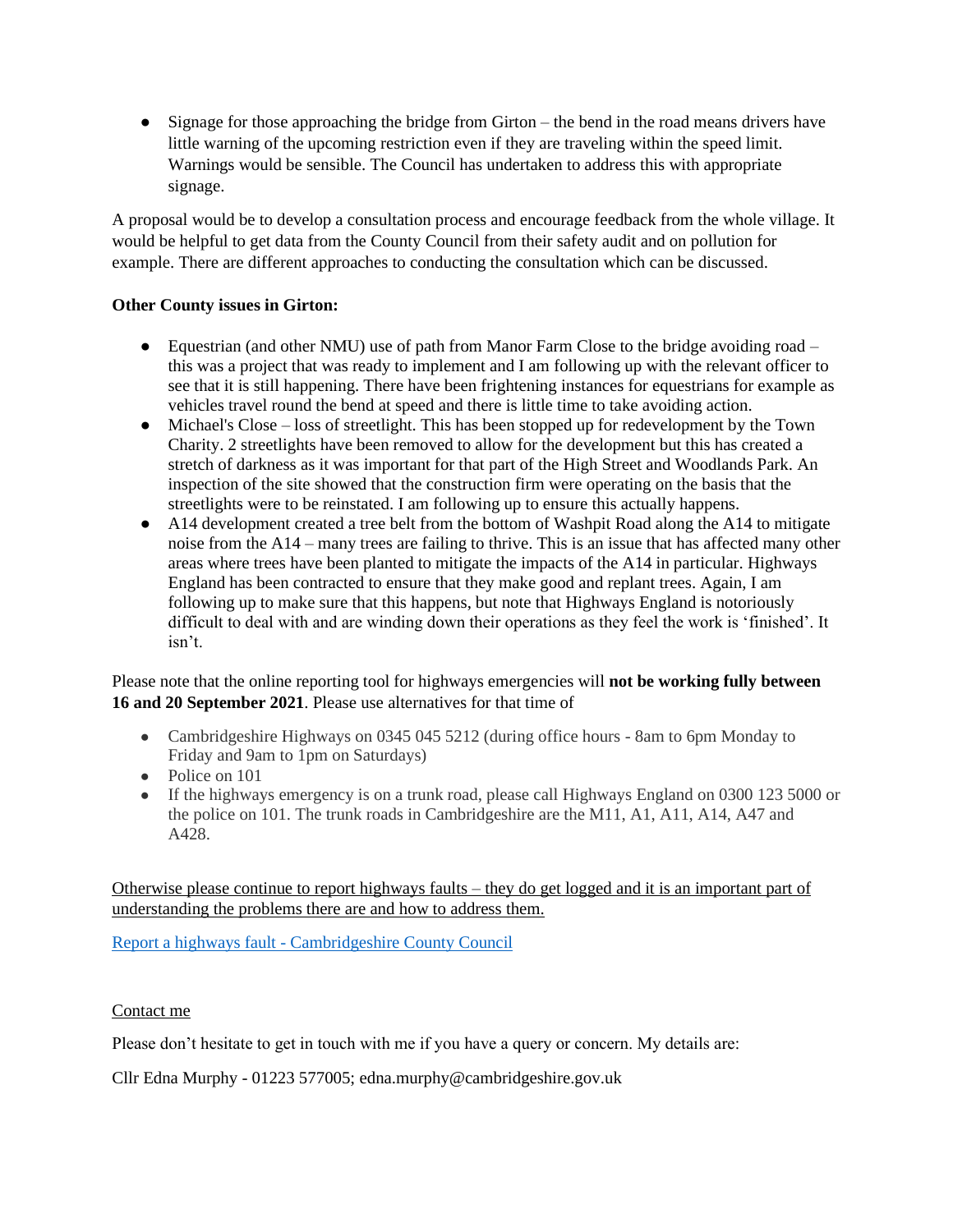# **APPENDIX B District Councillors' Reports - September 2021**

### **i) District Councillor Report Girton September 2021**

### **Councillor Corinne Garvie**

#### **[Cllr.garvie@scambs.gov.uk](mailto:Cllr.garvie@scambs.gov.uk) 07780 932267**

### **Important update on the (New) Local Plan**

The next stage of the Local Plan has just been published by the Greater Cambridge Shared Planning Service (a partnership between South Cambridgeshire and Cambridge City Councils). Cambridge is an area of growth and the new jobs need housing provision This plan is till 2041

### **No sites have been identified in Girton Parish.**

Over 690 sites were put forward by landowners in the first stage "Call for Sites" but only 19 (3%) of them are being proposed for acceptance and, of those, many are extremely small. The NPPF (National Planning Policy Framework) states that local plans must make 'sufficient provision' for need of both homes and jobs. We are proposing to meet what our evidence has determined will meet that minimum need. This means we are rejecting the much higher growth figures suggested by some commentators and reports. One of the promises of the incoming LIbDem administration was to develop a proper local plan. If it fails to prove to the Planning Inspector that we are meeting the evidential need, the plan will be rejected or significantly delayed (as was the previous Local Plan, which led to serious consequences for our villages).

The top priorities of this Local Plan are to address the problems posed by climate change and the high cost of housing, Locations with excellent public transport have been prioritised, shifting the emphasis away from unsustainable locations in rural villages. For all sites we will require the provision of 40% affordable housing

When it comes to the Green Belt, it is only possible to make changes if there is very strong evidence to justify it and just 4 of the sites put forward for the new Local Plan met these rigorous tests. Two are extensions to research sites of international importance: The Cambridge Biomedical Campus and Babraham. Housing is a key issue to allow them to grow. The other two are housing allocations close to excellent public transport.

The plan strives to include considerable environmental benefits too. A "Call for Green Sites" was issued and the proposals include new green spaces and wildlife projects. The plan also sets a high bar for building standards, including policy recommendations for low carbon buildings.

**Water conservation and the chalk streams**. This Local Plan will put constraints on the amount of development if the water issue is not resolved. Central Government and the water companies have to invest in this in advance of further growth.

For more information visit: (www.greatercambridgeplanning.org/localplan) and take the opportunity to comment during the next public consultation, which starts on 1st November 2021.

#### **3.. Afghanistan refugees**

SCDC Housing staff have been working on plans to resettle three Afghan families, providing a home and essential support in response to the international crisis. South Cambridgeshire District Council's five-year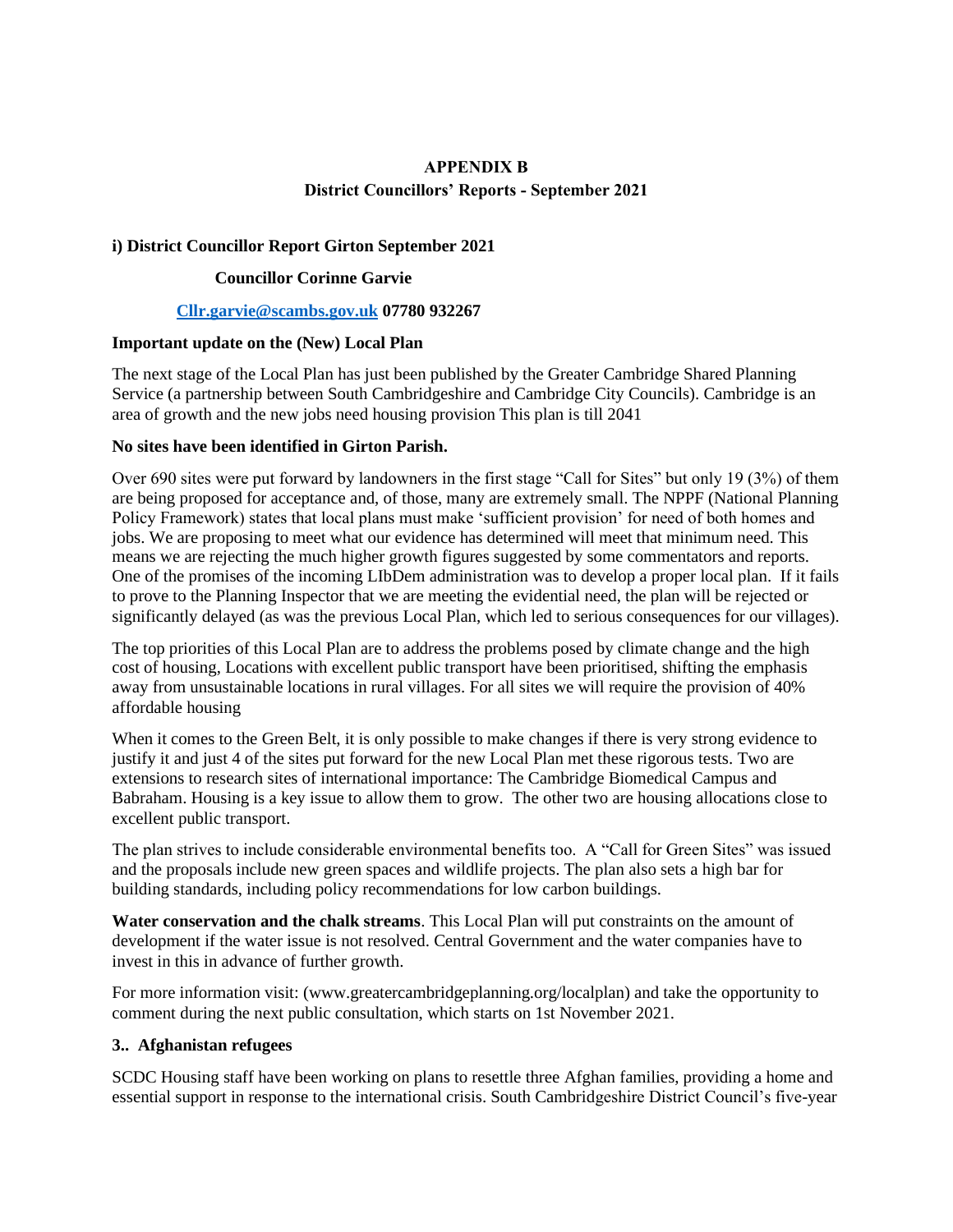(2020-2025) Council owned homes are not being used to house these three families and it will not have an impact on the waiting time for local families who are on the Council's housing waiting list.

#### **5..Business news**

### **SCDC Growth Grants for small and medium sized businesses.**

Applicants must be South Cambridgeshire based start-ups looking to scale and grow quickly or be established South Cambridgeshire companies who can demonstrate ambitious growth plans. This grant is taxable.

### **A new website for South Cambridgeshire**

SCDC's Business Support team is working on a new website to promote South Cambridgeshire. This is to support the local economy by encouraging tourists to visit the area and for local people to spend more time in the district.

The site will be launched in the autumn and SCDC is inviting local businesses and event organisers to secure a free listing by submitting information and photos online via a short questionnaire. www.VisitSouthCambs.co.uk to create a free listing or email.

**Six free trees** are being provided to parishes. Contact the parish council if you have ideas about where these trees could go.

Corinne Garvie

### **ii) District Councillor's Report - Cllr Tom Bygott, 21st September 2021**

**Nearly 49,000 more flats and houses proposed for 'Greater Cambridge'** One year ago, on 16th September 2020, the District Council, together with Cambridge City Council, published the Call for Sites submissions as part of their preparations for the Greater Cambridge Local Plan up to 2041. Developers and landowners, hoping to make a quick profit, suggested far more development sites than were needed. The Council, knowing that the vast majority of these sites would be rejected, subjected residents to the cruel and unnecessary ordeal of waiting for an entire year, without being formally able to make any direct comment, to find out whether their homes and lives would be blighted by unwanted development. The good news is that Girton has been spared the new major developments proposed in the Call for Sites. These included ten sites totalling 33 hectares, for between 135 and 445 houses and 40,000 sq m of other floor space. Examples included two sites between the High Street, Woodlands Park and Dodford Lane, and one at the end of Cockerton Road. The only sites in Girton Parish that have been included in the next Local Plan are Eddington and Darwin Green Phase Two, which had already been included in the 2018 Plan. Additional development pressure could come from smaller developments, however, as the number of homes required in the new plan from this 'windfall' source could be raised by over 25% from 4,220 to 5,345. The bad news is that the two councils have decided to build more than the Government has asked them to. They propose building 48,840 new flats and houses across 'Greater Cambridge' between 2020 and 2041, around 12,000 more dwellings than the Government requires. To put the number in context, Cambridge City had 52,000 houses in 2020. The Councils have chosen not to stick to the Government 'standard method' for calculating new housing which shows that around 36,700 new dwellings are needed to 2041. We need some new homes, including affordable homes in the District that fit in with existing communities, but a growth-led approach risks making affordability worse and putting further strain on local services and damaging the environment. The scale of the growth that is planned could put severe strain on local schools, roads, services and particularly water resources. The Councils were advised in the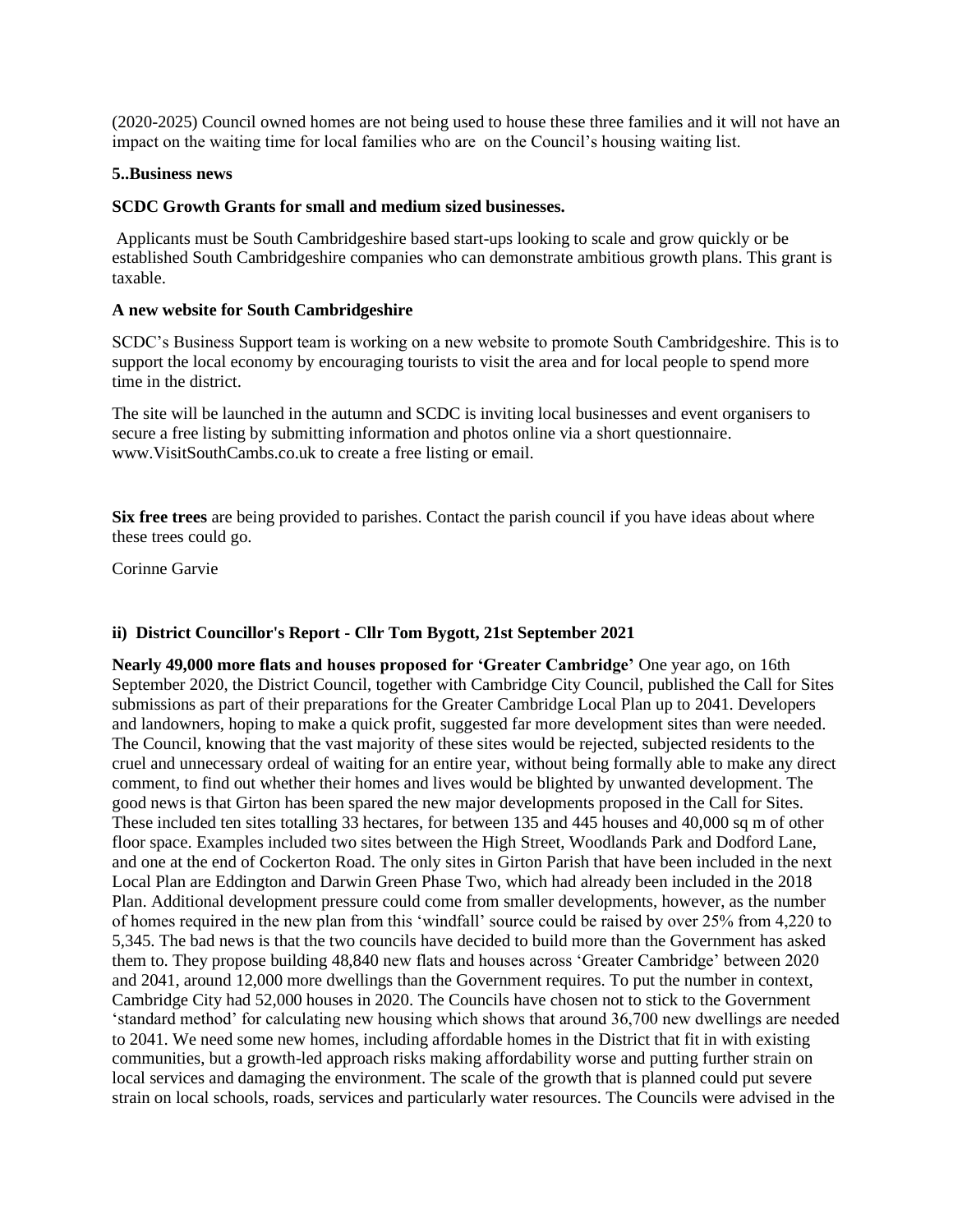Autumn of 2020 that any growth above the government numbers could not be supported by current water supplies without likely damage to rivers and our chalk streams. Assuming that each of the 48,840 new dwellings uses 80 litres of water per day, an additional 1.43 billion litres of water will be needed annually. Much of our water supply is pumped up from underground aquifers already more quickly than it is being replenished, and chalk streams and ponds in nearby villages, such as Kingfisher Pond in Northstowe, have started to run dry each summer. The Councils have not, in my view, provided convincing evidence for their desire to build more than they need to. Despite our current climate crisis, too many of our key decision makers are following an obsolete and defunct form of economics that prioritises rapid industrial and population growth ahead of per capita improvements in the standard of living and broader quality of life. They are stuck in the twentieth century growth ideology that regards the earth's resources as infinite.

**East West Rail update** I have continued to meet with the East West Rail strategy team to discuss the route of the proposed railway and to make the case why the 'northern route' across the fields between Girton and Oakington and between Dry Drayton and Madingley should not be built. I also regularly talk to key stakeholders in both Cambridgeshire and Bedfordshire about the project. In my view, new railways should be constructed immediately adjacent to motorways and other main roads, wherever possible, to avoid damaging villages and open countryside.

**South Cambs trailing behind in Covid-19 vaccinations** In July I mentioned that the Cambridgeshire and Peterborough Clinical Commissioning Group (CCG) has launched a marketing campaign to increase the level of Covid-19 vaccination locally, especially amongst 18 to 29 year olds. The campaign is called "The Vaccinators on Tour" and includes several walk-in clinics that will be available at certain times and places. It also allows bookings to be made on-line for local vaccination centres. Details can be found on the website at: www.thevaccinators.co.uk. If you or members of your family haven't yet been double vaccinated, it is worth looking on that website for locations and upcoming events. Covid-19 rates in Cambridgeshire have risen sharply and by mid August were nearly as high as they were in January during the winter peak. From 23rd August, all young people aged 16 to 17 in England have been offered a first vaccine dose to give them protection before returning to school. By early September, 86.5% of people over sixteen in South Cambridgeshire had had the first dose of a Covid vaccine, compared to 88.8% nationally. For both doses, the numbers were 78.8% in South Cambs and 79.9% nationally.

Cllr Tom Bygott

cllr@bygott.net 07765 475 513

# **APPENDIX C Chairman's Report**

15 September 2021

Streets accountants are completing our year end accounts and the Annual Return. This will hopefully be

ready for approval at our Meeting on the  $21<sup>st</sup>$ . We have an extension of the submission date to the end of

the month but this cannot be extended any further.

Payment of outstanding bills to LXA was achieved by a bank transfer requiring a visit to the Ipswich branch of the bank. An email submission to request a switch to on-line banking has been submitted and